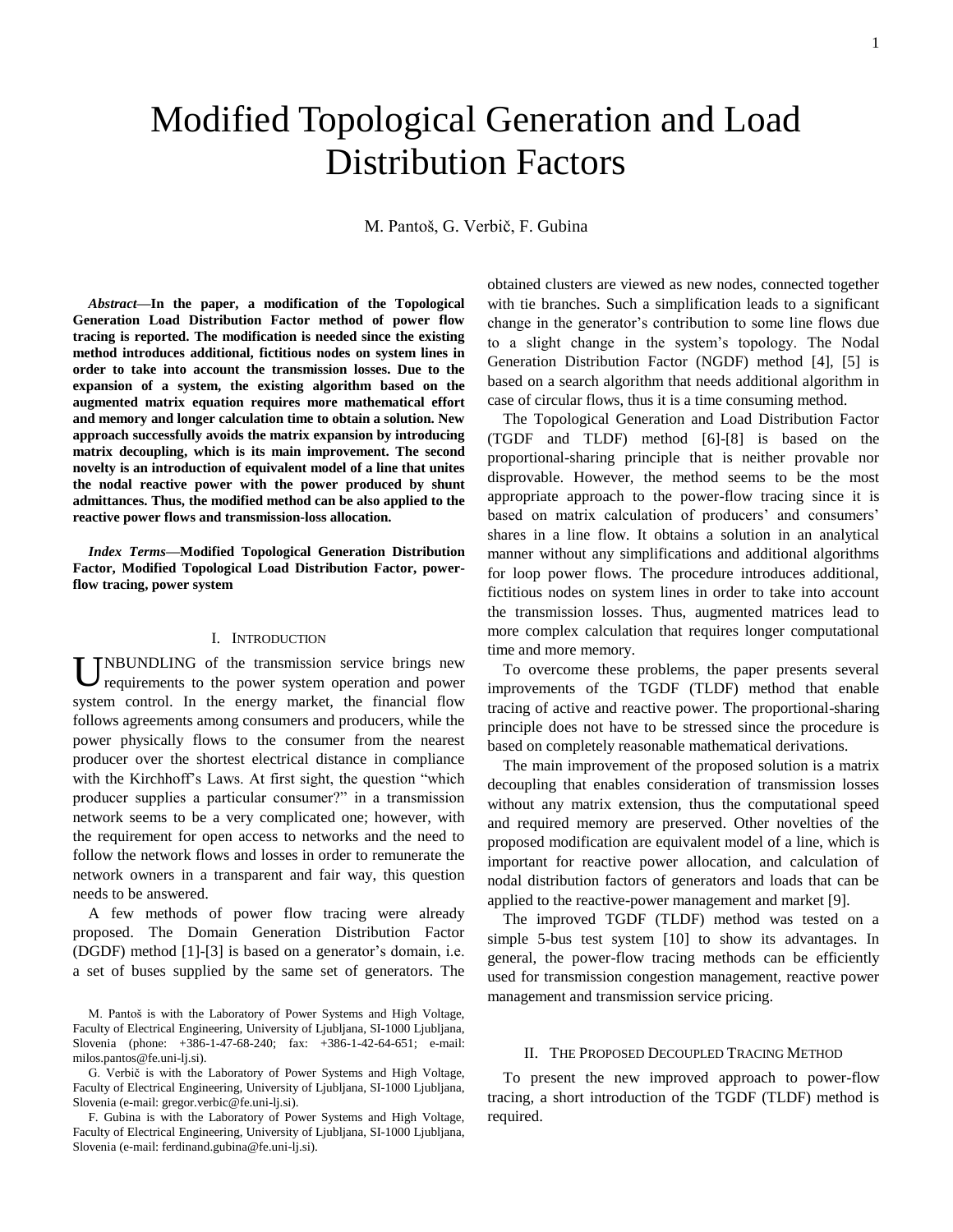#### *A. The TGDF (TLDF) Method in Brief*

Fig. 1 demonstrates the conditions at the node i, where *G*<sup>i</sup> is the production,  $D_i$  is the consumption,  $\Psi_i$  is the set of nodes that directly supply the node i, and  $\Xi_i$  is the set of nodes that are directly supplied by the node i. The symbols *S*ia and *S*ai are the active or reactive-power flows on the line i-a, directed from the node i to the node a. Since the particular line flow changes because of a transaction loss  $L_{ia} = S_{ia} - S_{ai}$ , the values *S*ia and *S*ai are different. Hence, *S*ia is the value at the node i, and *S*ai is the value at the node a.

For each node, the total nodal flow *S*<sup>i</sup> can be defined as the sum of all the inflows (1) or outflows (2) from the node i:

$$
S_i = \sum_{b \in \Psi_i} S_{ib} + G_i \quad i = 1, 2, ..., n \tag{1}
$$

$$
S_i = \sum_{a \in \Xi_i} S_{ia} + D_i \quad i = 1, 2, ..., n \tag{2}
$$

where n is the total number of nodes in the system.

In the subsequent text, the TGDF approach identifies the flow paths from the producers to the consumers by using (1). It calculates generators' shares on the lines. Similarly the TLDF approach derives the loads' shares on the lines from (2).

Before a derivation of TGDFs and TLDFs, the transmission losses have to be taken into the account. First possibility proposed by Bialek [6] is to use an average line flow on a certain line by adding half of the line loss to the power injection at the terminal node of that line. Similar solutions presented in [6] are to use a gross flow that is obtained by adding the line loss to the nodal demand at the terminal node and to use a net flow [6] by modifying the nodal generation while leaving the nodal demand unchanged. Since the reactivepower loss of a line may be quite considerable when compared with the flow itself, the proposed solutions do not obtain satisfactory results. Thus, additional, virtual nodes [8] can be added in the middle of each line. Each node acts as a reactivepower source or sink depending on the operating condition of the line. Fig. 2 presents this idea for the line i-a, where the power consumption or production in case of reactive power is equal to the transmission loss  $L_{ia}$ . It is also possible to use this approach for the active-power research to obtain more accurate results. Since the active power losses are always positive, all additional nodes in the system act as the sinks.

After the transmission losses are taken into the account, (1) can be reformulated to obtain a matrix notation:

$$
\mathbf{A} \cdot \mathbf{S} = \mathbf{G} \,, \tag{3}
$$



Fig. 1. Conditions at the node i.

$$
i \longrightarrow S_{ij} = S_{ji} \qquad \qquad \underbrace{S_{ij} = S_{aj}}_{L_{ia} < 0 \qquad \qquad} \qquad \underbrace{S_{ja} = S_{aj}}_{L_{ia} > 0} \qquad \qquad \underbrace{I_{ia} < 0}
$$

Fig. 2. Additional node on the line i-a.

where **A** is the distribution matrix, **S** is the unknown vector of nodal flows and **G** is the vector of nodal productions. Note that **A** is the sparse and non-symmetric matrix with its (i,b)-th element  $a_{ib}$ , which is equal to:

$$
a_{ib} = \begin{cases} 1 & i = b \\ -S_{ib}/S_b & b \in \Psi_i; i \neq b \\ 0 & b \notin \Psi_i; i \neq b \end{cases}
$$
 (4)

Due to introduction of additional nodes in order to allow for transmission losses, the dimension of the distribution matrix **A** is enlarged to  $(n+p)\times(n+p)$  where n is the number of system nodes and p is the number of additional nodes, i.e. the number of lines in a system. Also, the vectors **S** and **G** are enlarged to the dimension (n+p).

Assuming that the inverse distribution matrix  $T = A^{-1}$  exists, then the i-th element of vector **S** is defined as:

$$
S_i = \sum_{k=1}^{n+p} t_{ik} G_k \quad i = 1, 2, ..., (n+p) ,
$$
 (5)

where  $t_{ik}$  is the (i,k)-th element of the matrix **T**. By using the proportional-sharing principle [6]-[8], the line power flow *S*ij can be presented as:

$$
S_{ij} = \frac{S_{ij}}{S_j} S_j = \frac{S_{ij}}{S_j} \sum_{k=1}^{n+p} t_{ik} G_k = \sum_{k=1}^{n+p} d_{ijk} G_k,
$$
 (6)

for  $j \in \Xi_i$ . Furthermore, the share of generator k on the line i-j can be derived as:

$$
d_{ij,k} = S_{ij} \frac{t_{ik}}{S_i} \,. \tag{7}
$$

Note that the proportional-sharing principle has not been used at the derivation of (6). However, it is completely reasonable from the mathematical point of view since it yields in essence the same results as proportional-sharing procedures [5]-[8].

TGDF (TLDF) method for the power-flow tracing introduces additional nodes on the lines in order to take into account the transmission losses as well. The approach can be improved to avoid the matrix expansion, which requires longer computational time and more memory. The modifications are presented in the subsequent text.

#### *B. Equivalent Model of a Line*

For the reactive-power-research purposes, the improved TGDF (TLDF) method introduces the equivalent  $\Pi$  model of a line, Fig. 3. Although the transmission losses of reactive power depend on the line charging, it is possible to displace the reactive powers  $G_{Qi}$  and  $G_{Qa}$  produced by shunt admittances  $B_{\text{sh}/2$ ,ia: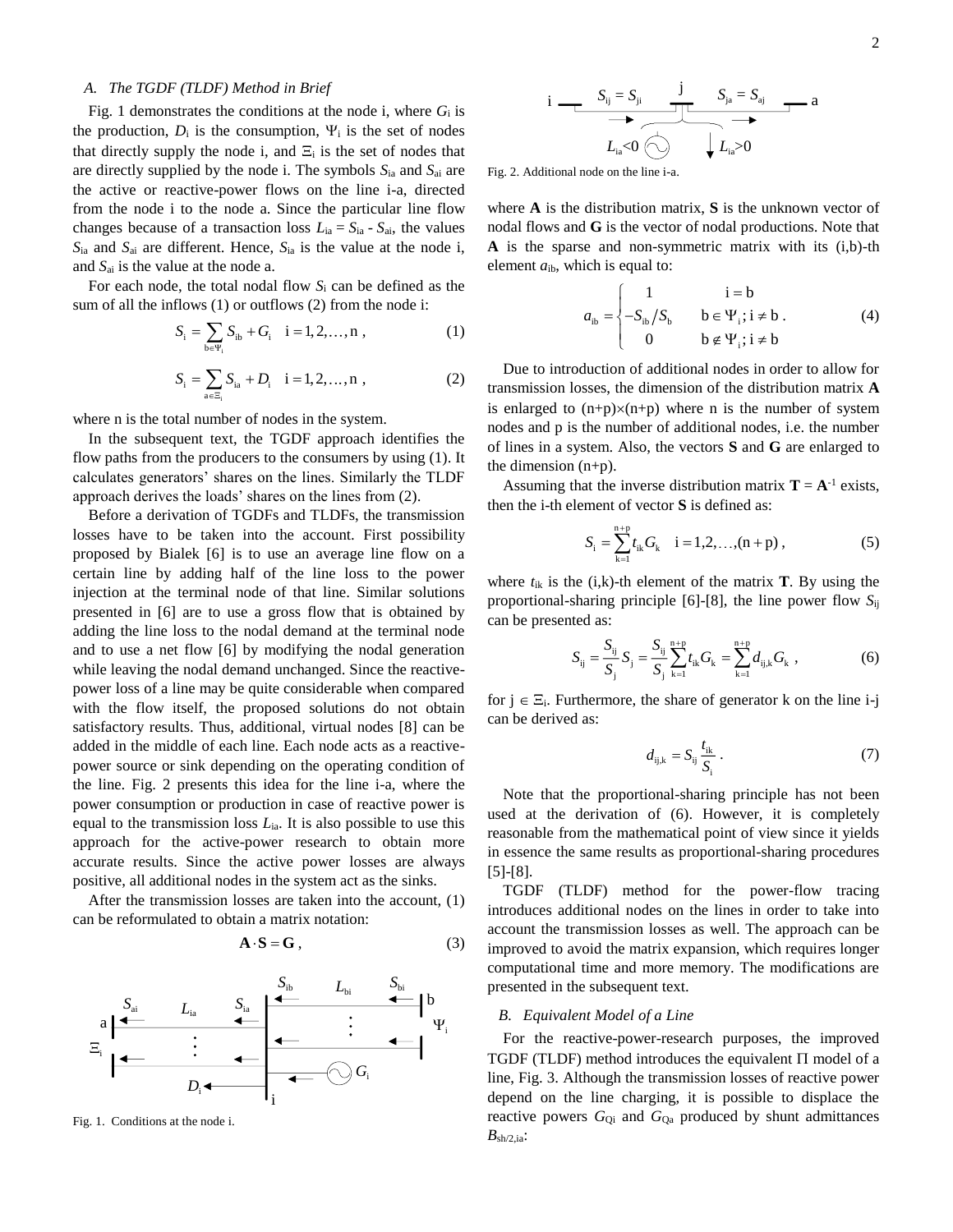$$
G_{Qi} = U_i^2 B_{sh/2,ia} \,, \tag{8}
$$

$$
G_{\mathbf{Q}_a} = U_a^2 B_{\mathbf{sh}/2,\mathbf{ia}}\,,\tag{9}
$$

into the nearby nodes with an assumption that the voltages of the shunt admittances are equal to the nearby nodal voltages *U*<sup>i</sup> and *U*a, respectively. The nodal voltages can be obtained by the power flow calculation, by measurements or could be approximated as 1 p.u. (per unit).

Besides the production of reactive power, the line i-a has the reactive power transmission loss *L*ia at the reactance *X*ia:

$$
L_{\rm ia} = I_{\rm ia}^2 X_{\rm ia} \,, \tag{10}
$$

where  $I_{ia}$  is the current on the line i-a. The equivalent model of a line unites the nodal reactive-power flows and reactivepower flows produced by shunt admittances, which results in the "isolation" of transmission losses on the reactance *X*ia. This notion enables decoupling of the power flows as the improved approach suggests in the subsequent text.

# *C. Decoupled Line Power Flow*

Identification of the generators' and loads' shares starts with line-power-flow decoupling presented in Fig. 4 for the line i-a. This line is decoupled into two lines transmitting lossless power flow *S*ai and *L*ia, separately. The flow balances at the nodes i and a are preserved, thus the proposed approach is reasonable from the mathematical point of view.

It is important to note that this solution is appropriate for the active-power flows since the transmission losses are always positive, thus the additional nodes act as the sinks. The reactive-power research requires previous introduction of the equivalent model of a line that insulates the line losses by the proposed displacement of reactive power sources into the terminal nodes, Fig. 3. The losses on the line reactances are always positive and proposed line power flow decoupling is therefore achievable.

In contrast to the Bialek's solution with additional nodes in the middle of the lines, the described novelty also introduces fictitious nodes, but it enables matrix decoupling that yields the main improvement of the proposed modification. It is presented in the subsequent text.

# *D. Matrix Decoupling*

On the basis of decoupled power flows, Fig. 4, (3) can be rewritten to show the new dimensions of the matrices:

$$
\mathbf{A}_{(n+p)\times(n+p)} \cdot \mathbf{S}_{(n+p)\times 1} = \mathbf{G}_{(n+p)\times 1}, \tag{11}
$$

where n is the number of original nodes and p is the number of additional, fictitious nodes in the system. Matrices **A**, **S** and **G** can be further decoupled as:

$$
\begin{bmatrix}\n\mathbf{A}'_{n \times n} & \mathbf{0}_{n \times p} \\
\mathbf{A}''_{p \times n} & \mathbf{I}_{p \times p}\n\end{bmatrix}_{(n+p) \times (n+p)} \cdot \begin{bmatrix}\n\mathbf{S}'_{n \times 1} \\
\mathbf{S}''_{p \times 1}\n\end{bmatrix}_{(n+p) \times 1} = \begin{bmatrix}\n\mathbf{G}'_{n \times 1} \\
\mathbf{0}_{p \times 1}\n\end{bmatrix}_{(n+p) \times 1}, \quad (12)
$$

which could be rewritten as:

$$
\mathbf{A}' \cdot \mathbf{S}' + \mathbf{0} \cdot \mathbf{S}'' = \mathbf{G}'\,,\tag{13}
$$



Fig. 3. Equivalent model of the line i-a.



Fig. 4. Decoupled power flow of the line i-a.

$$
\mathbf{A}'' \cdot \mathbf{S}' + \mathbf{I} \cdot \mathbf{S}'' = \mathbf{0} \,. \tag{14}
$$

The distribution submatrix A' describes relations among original nodes and the submatrix S' is comprised of their nodal flows. The submatrix  $A''$  includes the elements related to the power flows on additional lines and nodal flows through additional nodes that are equal to the transmission losses and are also captured in the submatrix S". Since the additional lines transmit only losses from the original nodes to the additional nodes, the distribution submatrix A" carries information about the system losses. The submatrix **0** encompasses zero elements since all power flows on additional lines are directed from the original nodes to the additional nodes. Since the additional nodes are not mutual connected by the transmission lines, the submatrix **I** is the uniform matrix. The submatrix  $G'$  presents the productions at the original nodes.

To show the structure of the described submatrices, a simple 4-bus test system [6]-[8] with power flows in Fig. 5 is introduced. Power-flow decoupling can modify it as proposed in Fig. 4, which leads to the new flows presented in Fig. 6.

The expanded matrix equation (11) can be decoupled as follows:

$$
\begin{bmatrix}\n1 & 0 & 0 & 0 \\
-\frac{S_{ba}}{S_a} & 1 & 0 & 0 \\
-\frac{S_{ca}}{S_a} & 0 & 1 & -\frac{S_{cd}}{S_d} \\
-\frac{S_{da}}{S_a} & -\frac{S_{db}}{S_b} & 0 & 1\n\end{bmatrix}\n\begin{bmatrix}\n0 & 0 & 0 & 0 & 0 \\
0 & 0 & 0 & 0 & 0 \\
0 & 0 & 0 & 0 & 0 \\
0 & 0 & 0 & 0 & 0\n\end{bmatrix}\n\begin{bmatrix}\nS_a \\
S_b \\
S_c \\
S_d\n\end{bmatrix}\n\begin{bmatrix}\nS_a \\
S_b \\
S_c \\
0\n\end{bmatrix}
$$
\n
$$
\begin{bmatrix}\n-\frac{L_{ab}}{S_a} & 0 & 0 & 0 \\
-\frac{L_{ac}}{S_a} & 0 & 0 & 0 \\
-\frac{L_{ad}}{S_a} & 0 & 0 & 0 \\
0 & 0 & 0 & 0 & 0 \\
-\frac{L_{bd}}{S_a} & 0 & 0 & 0\n\end{bmatrix}\n\begin{bmatrix}\n1 & 0 & 0 & 0 & 0 \\
0 & 1 & 0 & 0 & 0 \\
0 & 0 & 1 & 0 & 0 \\
0 & 0 & 0 & 1 & 0 \\
0 & 0 & 0 & 0 & 1\n\end{bmatrix}\n\begin{bmatrix}\nL_{ab} \\
L_{bc} \\
L_{bd} \\
L_{bd}\n\end{bmatrix}\n\begin{bmatrix}\n0 \\
0 \\
0 \\
0 \\
0\n\end{bmatrix}, (15)
$$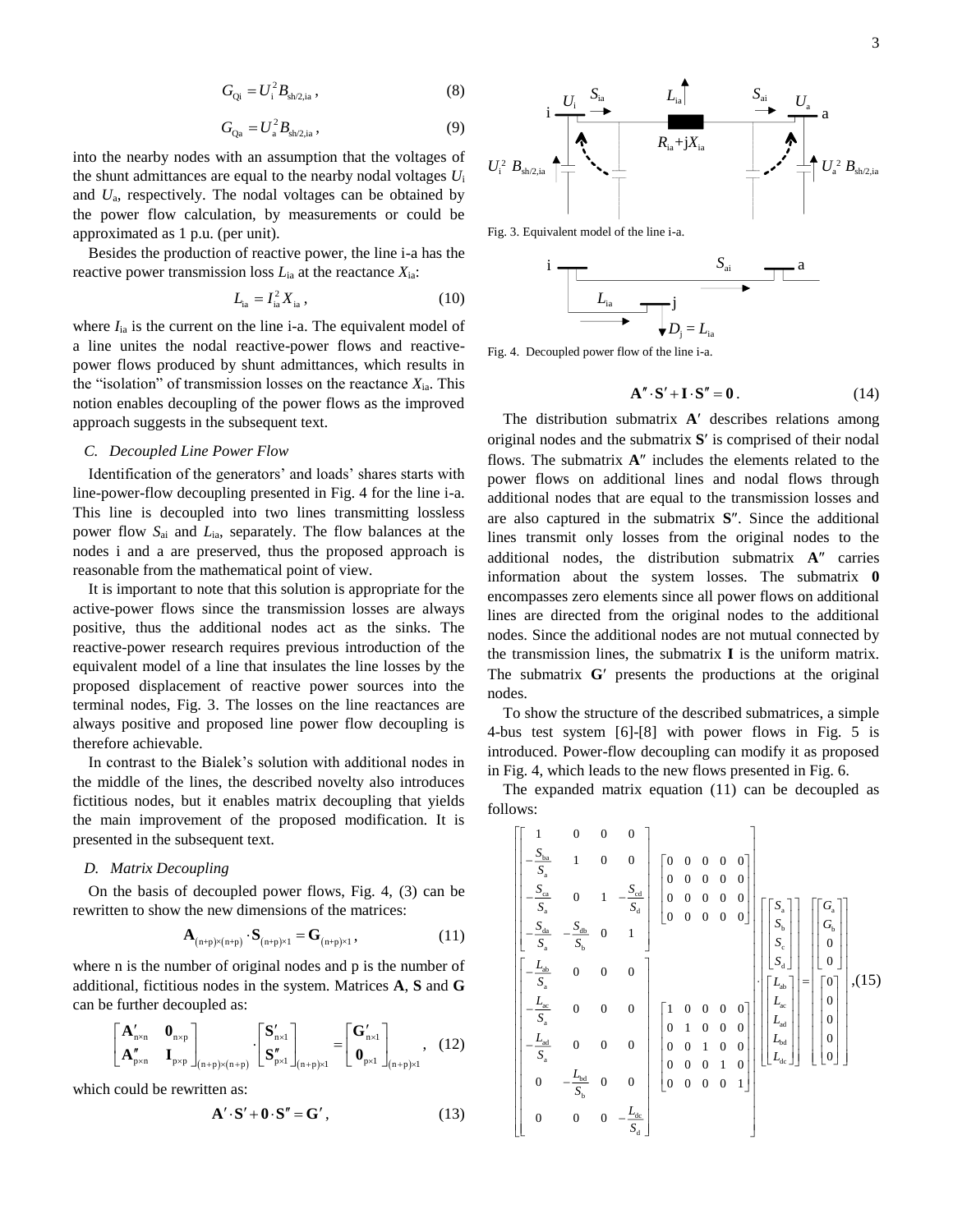

Fig. 5. 4-bus test system.



Fig. 6. Decoupled 4-bus test system.

which leads to  $(13)$  and  $(14)$ . Since  $(14)$  gives trivial solutions, (13) is used to calculate generators' shares. It takes the form:

$$
\begin{bmatrix} 1 & 0 & 0 & 0 \ -\frac{S_{ba}}{S_a} & 1 & 0 & 0 \ -\frac{S_{ca}}{S_a} & 0 & 1 & -\frac{S_{cd}}{S_d} \ \end{bmatrix} \begin{bmatrix} S_a \\ S_b \\ S_c \\ S_d \end{bmatrix} = \begin{bmatrix} G_a \\ G_b \\ 0 \\ 0 \end{bmatrix},
$$
(16)

and it can be rewritten as (3). The generators' shares on the lines can be calculated using (7). With proposed matrix decoupling, the improved modification of the TGDF method requires less mathematical effort since the matrices' dimensions remain unchanged.

## *E. Generation Distribution Share Factor*

To express more exactly,  $d_{i,j,k}$  is the share of the k-th generator's production in the power flow of the line i-j. It is also possible to reformulate the solution as:

$$
LGDF_{ijk} = d_{ijk} \frac{G_k}{S_{ij}} = t_{ik} \frac{G_k}{S_i},
$$
 (17)

where *t*ik is the element of the inverse distribution matrix  $\mathbf{T} = \mathbf{A}^{t-1}$  and *LGDF*<sub>ijk</sub> is the Line Generation Distribution Factor, i.e. the share of the power flow on the line i-j that is produced by the generator at the node k. The main difference

$$
\sum_{k=1}^{r} d_{ij,k} G_k = S_{ij}, \qquad (18)
$$

$$
\sum_{k=1}^{r} LGDF_{ijk} = 1, \qquad (19)
$$

where r is the total number of generators sharing the line load. In both cases, the sum of all generators' shares equals the total line power flow.

However, LGDFs are constant along lines in contrast to the shares in (7). This advantage of LGDFs is presented by a simple 2-bus test system in Fig. 7 with the generator at the node i producing 100 MW and the load at the node j consuming 98 MW. The line loss is equal to 2 MW. Table I shows the generator's shares on both ends of the line i-j. Since LGDFs are constant along the lines, they enable fair allocation of transmission losses, which is presented in appendix.

The improved method also obtains the generators' participation in the consumers' supply. The Generation Share Factor  $GSF_{ik}$  that represents the share of the k-th generator in the j-th consumption can be calculated as:

$$
GSF_{j,k} = \frac{\sum_{i \in \Psi_j} LGDF_{ij,k} \cdot S_{ji}}{D_j} \,. \tag{20}
$$

Like the GDFs, the GSFs are always positive, they take values between 0 and 1, and the sum of all the generators' shares in a specific consumption node is equal to 1.

$$
0 \le GSF_{j,k} \le 1 \,, \tag{21}
$$

$$
\sum_{k=1}^{r} GSF_{j,k} = 1 , \qquad (22)
$$

where r is the total number of generators supplying the load at the node j. Nodal shares can be applied to the reactive-power management as proposed in [9].

### *F. Line Load Distribution Factor and Load Share Factor*

The Line Load Distribution Factors LLDFs and Load Share Factors LSFs can be obtained by developing (2). Introduction of equivalent model of a line, Fig. 3, and line decoupling, Fig. 4, lead to the extended matrix notation:

$$
\mathbf{B}_{(n+p)\times(n+p)} \cdot \mathbf{S}_{(n+p)\times 1} = \mathbf{D}_{(n+p)\times 1} \,, \tag{23}
$$

$$
G_i=100 \bigodot \hspace{1cm} S_{ij}=100 \hspace{1cm} S_{ji}=98 \hspace{1cm} j \hspace{1cm} D_2=98
$$

Fig. 7. Simple 2-bus test system with the active power in MW.

TABLE I GENERATOR'S SHARES ON THE LINE I-J OF THE SIMPLE 2-BUS TEST SYSTEM

|  | Line | Shares of generator i |          |                               |             |  |  |
|--|------|-----------------------|----------|-------------------------------|-------------|--|--|
|  |      | $d_{\rm ii.i}$        | $di$ i.i | $\mathit{LGDF}_{\text{ii.i}}$ | $LGDF$ ii.i |  |  |
|  | i-j  | .00.                  | 0.98     | 1.00                          | 1.00        |  |  |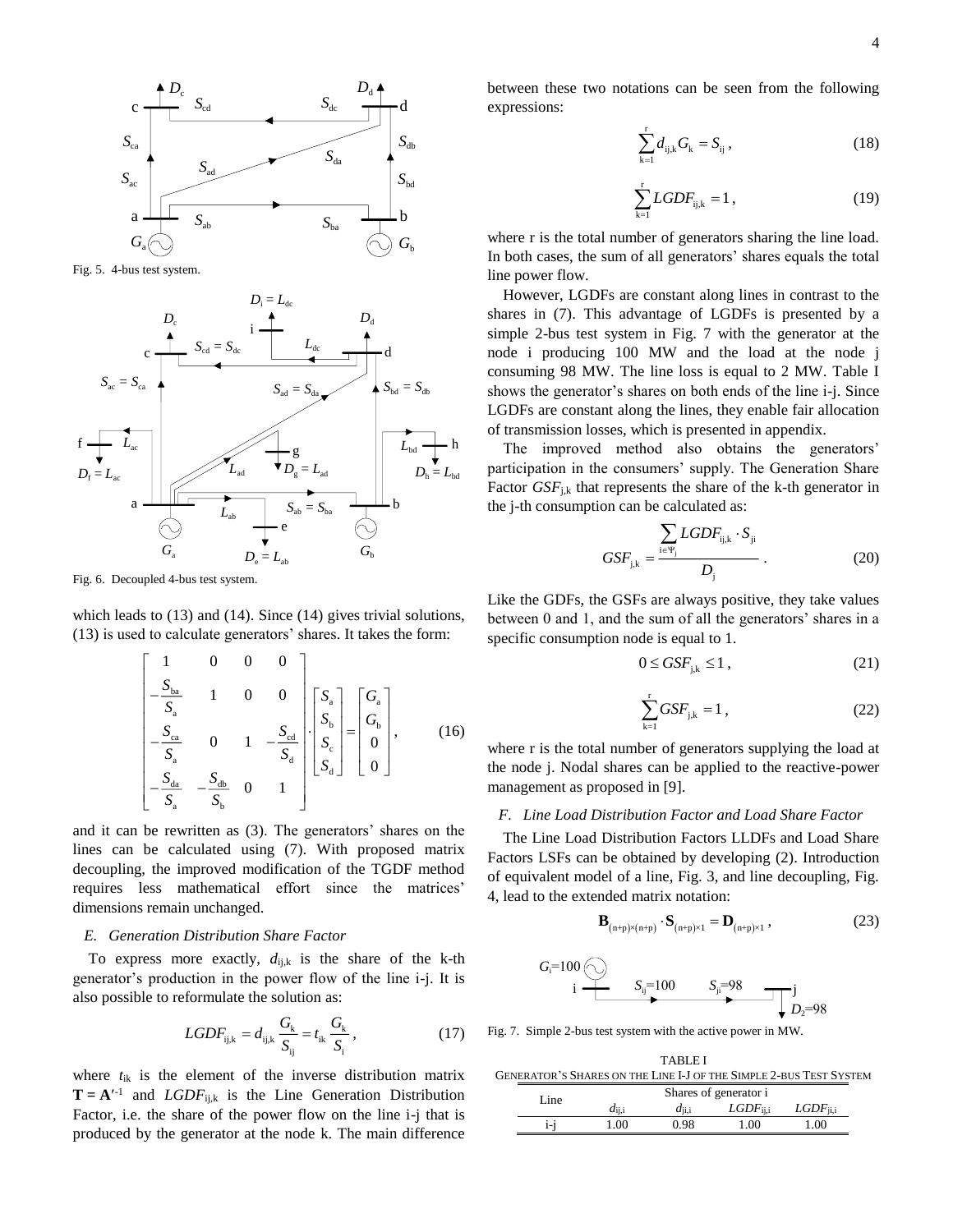where **D** is the vector of nodal consumptions and **B** is the distribution matrix with its  $(i, a)$ -th element  $b_{ia}$ , which is equal to:

$$
b_{ia} = \begin{cases} 1 & i = a \\ -S_{ai}/S_a & a \in \Xi_i; i \neq a \\ 0 & a \notin \Xi_i; i \neq a \end{cases}
$$
 (24)

where  $\Xi_i$  is the set of nodes that are directly supplied by the node i.

Equation (24) can be further decoupled as:

$$
\begin{bmatrix} \mathbf{B}_{n \times n}' & \mathbf{B}_{n \times p}'' \\ \mathbf{0}_{p \times n} & \mathbf{I}_{p \times p} \end{bmatrix}_{(n+p) \times (n+p)} \cdot \begin{bmatrix} \mathbf{S}_{n \times 1}' \\ \mathbf{S}_{p \times 1}'' \end{bmatrix}_{(n+p) \times 1} = \begin{bmatrix} \mathbf{D}_{n \times 1}' \\ \mathbf{D}_{p \times 1}'' \end{bmatrix}_{(n+p) \times 1}, \quad (25)
$$

which could be rewritten as:

$$
\mathbf{B}' \cdot \mathbf{S}' + \mathbf{B}'' \cdot \mathbf{S}'' = \mathbf{D}'\,,\tag{26}
$$

$$
\mathbf{0} \cdot \mathbf{S}' + \mathbf{I} \cdot \mathbf{S}'' = \mathbf{D}'' \,. \tag{27}
$$

The distribution submatrices  $B'$  and  $B''$  are constructed similar as  $A'$  and  $A''$  according to (24). The submatrix  $D'$ presents the loads at the original nodes and **D**<sup>*''*</sup> includes the loadings at the additional nodes that are equal to the transmission losses, Fig. 4. Reformulation of (26) gives:

$$
\mathbf{B}' \cdot \mathbf{S}' = \mathbf{D}' - \mathbf{B}'' \cdot \mathbf{S}'' , \qquad (28)
$$

which could be rewritten as (23). According to the proportional-sharing principle [5]-[8], which can be omitted as it is concluded from the derivation in (6), and assuming that the inverse distribution-matrix  $H = B^{-1}$  exists, the LLDFs and LSFs can be obtained as follows:

$$
LLDF_{ijk} = h_{ik} \frac{D_k}{S_i},\qquad(29)
$$

$$
LSF_{i,k} = \frac{\sum_{j \in \Xi_i} LLDF_{ij,k} \cdot S_{ij}}{G_i},
$$
\n(30)

where *h*ik is the element of the inverse distribution matrix **H** and *LLDF*<sub>ij,k</sub> is the Load Distribution Factor, i.e. the share of the load k in the power flow of the line  $i-j$ .  $LSF_{i,k}$  is the Load Share Factor that represents the share of the k-th load in the ith production unit.

Since the modified TLDF approach treats the transmission losses as the loads, they also have their LLDFs on the lines. Instead of exercising (25) the loss share on the lines could be calculated as it is presented for loss share *LLDF*ij,loss on the line i-j:

$$
LLDF_{ij,loss} = 1 - \sum_{k=1}^{w} LLDF_{ij,k} \t\t(31)
$$

where w is the total number of loads. In this way, the actual and exact use of the network by a consumer is obtained.

### *G. Improved Algorithm for Power-Flow Tracing*

To present the improved TGDF (TLDF) method more clearly, the algorithm that can be applied to the generators and loads is described in Fig. 8. After calculation of the power

flows, active- or reactive-power-flow tracing can be performed. For the reactive-power research, the equivalent  $\Pi$ model of a line in Fig. 3 is introduced. Otherwise, the algorithm directly applies line-power-flow decoupling presented in Fig. 4 that is necessary for matrix decoupling in the next step before the final generators' or loads' shares are calculated.

# III. RESULTS

The advantage of the proposed modification of the TGDF (TLDF) method reflects in a faster calculation with less computer memory required, thus the comparison with the original TGDF method was obtained by the calculation of several inverse distribution matrices of different sizes.

Since only a relatively small set of different-sized models of power systems is available, the exact comparison can not be performed. Consequently, the construction of the distribution matrices was based on the assumption that an average power system has approximately 1.7-times more lines than nodes. This factor was heuristically determined. In this way, the distribution matrices were auto created using random values between 0 and 1 according to (4) that were randomly allocated within the matrices. Since the inversion of the distribution matrix **A** presents the most pretentious mathematical operation performed, the comparison was focused on time and memory needed just for calculation of the inverse distribution matrices and not the final results, i.e. the generators' and loads' shares. Figs. 9 and 10 present the results of both comparisons, respectively. Since the matrices are sparse, the technique of inverting sparse matrices was used.

For the chosen factor 1.7, the improved approach is approximately 9.2-times faster than the original method and needs 7.3-times less computational memory. From the results in Fig. 11, it can be seen that obtained ratios remain relatively steady despite of increasing size of power systems. However, the factor influences on the calculation time and memory required to obtain the solution by the original TGDF (TLDF) method since it is based on the extended matrices. Higher the factor is more computational time and memory is required to invert the distribution matrix and obtain the final results.



Fig. 8. Algorithm of the proposed method of power-flow tracing.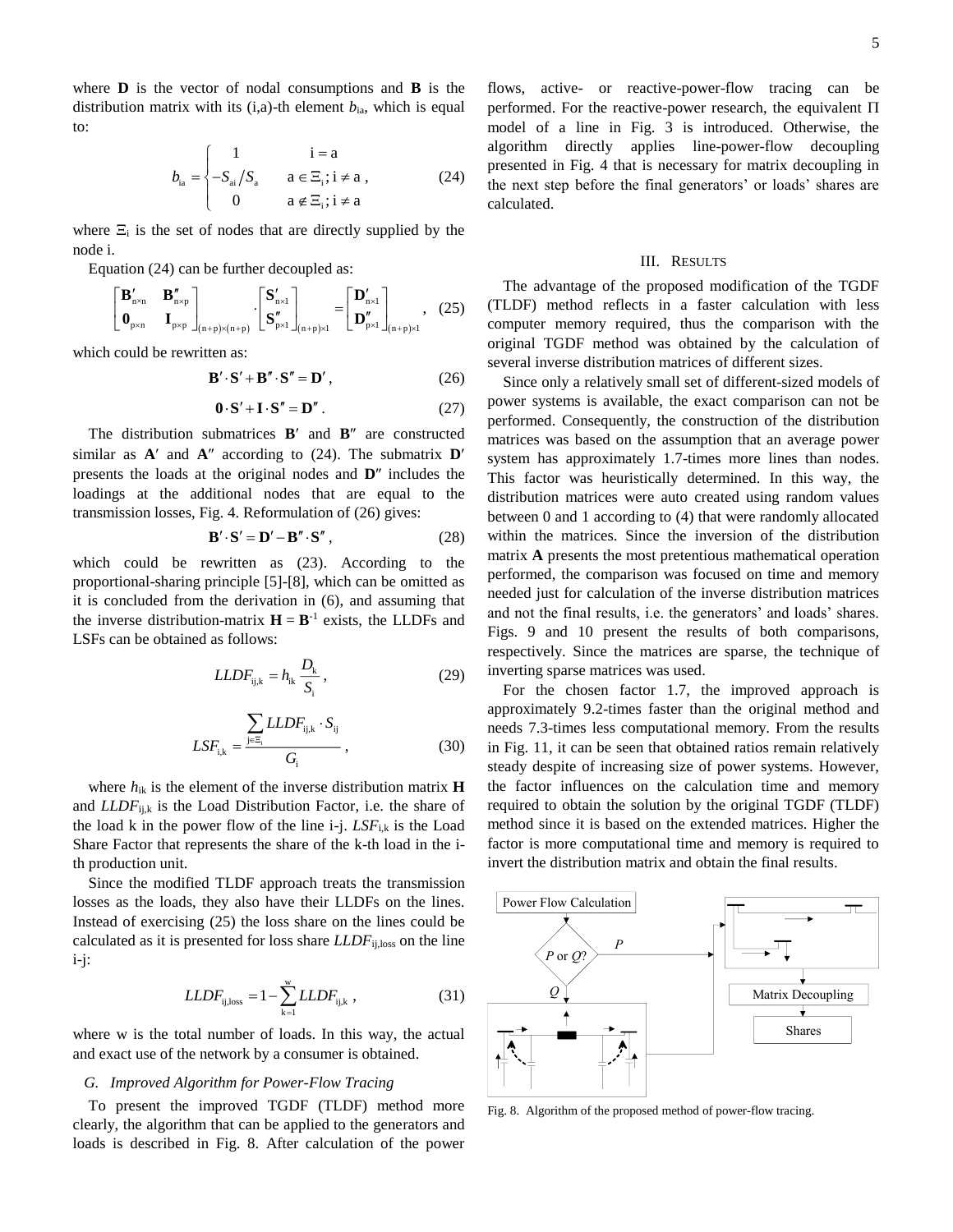

Fig. 9. Required calculation time.



Fig. 10. Required calculation memory.



Fig. 11. Calculation time and memory ratio.

Although the structures of obtained matrices can be very different form structures of typical power systems, the procedure enables an illustrative comparison of the methods. For more precise results, real models of power systems should be considered.

To show that the new approach gives the comparable results to the TGDF method, the 5-bus test system [10] was considered in the subsequent text. Figs. 12 and 13 show the active- and reactive-power flows with the nodal voltages, respectively.

For the active power, the TGDF (TLDF) method and the modified approach allow for the losses in different ways presented in Figs. 14 and 15, respectively.

For the reactive power, the TGDF (TLDF) method applies the same methodology as for the active power, which is not explicitly shown in the paper. However, the improved TGDF method introduces the equivalent model of a line in Fig. 3 and the reactive-power flows are modified as it is presented in Fig. 16. The line reactive-power flows are further decoupled by the same approach as for the active power in Fig. 15, which is presented in Fig. 17.

Tables II and III present the generators' shares of the TGDF method and its improvement, respectively. Since two power systems with different configuration are compared, Table IV shows on which lines the TGDFs and LGDFs should be assessed by pairs.

The results in Tables II and III show, that both methods give the same results for the active power and different but comparable values of the reactive-power shares. The difference is caused by the introduction of the equivalent model of a line in Fig. 3 that modifies the reactive-power flows in the modified TGDF approach.



Fig. 12. 5-bus test system with the active-power flows in MW.



Fig. 13. 5-bus test system with the nodal voltages and the reactive-power flows in MVAr.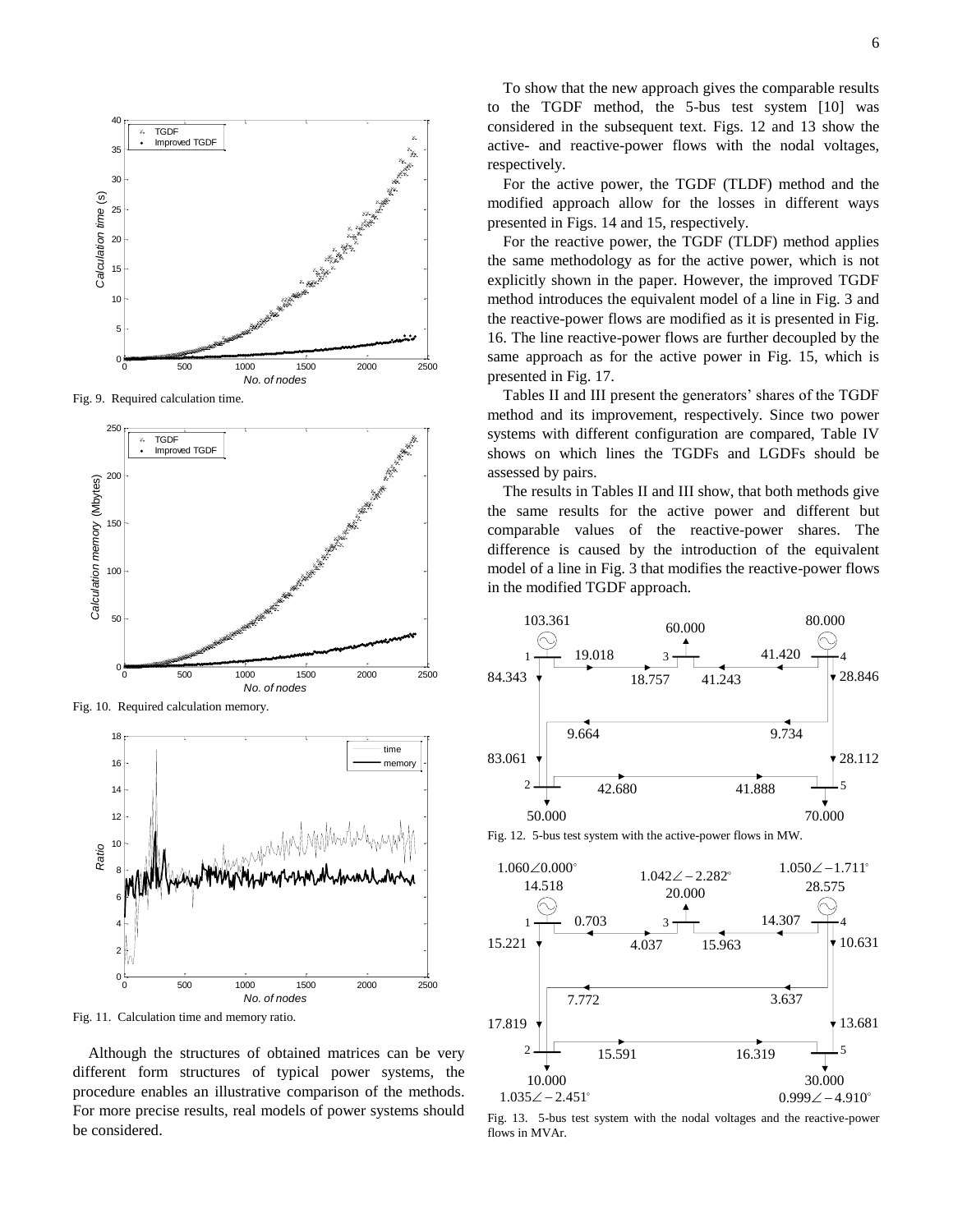

Fig. 14. 5-bus test system with the active-power flows in MW modified by the TGDF method.



Fig. 15. 5-bus test system with the active-power flows in MW modified by the improved TGDF method.



Fig. 16. Reactive power flows in MVAr after introducing the equivalent model of a line.

For a better comparison of the methods, the reactive-power shares of generators 1 and 4 on the lines are calculated for different system loadings. *K* is the ratio between the actual system loading and the base-case loading in Figs. 12 and 13. From the results in Tables V and VI it can be concluded that the methods give more comparable results when the system loading is higher. This conclusion is obvious since the system production decrease with the loading and it is neglectable comparing to the actual generator productions with higher shares on the lines.



Fig. 17. 5-bus test system with the reactive-power flows in MVAr modified by the improved TGDF method.

| TABLE II                                         |               |                |                |               |  |  |  |
|--------------------------------------------------|---------------|----------------|----------------|---------------|--|--|--|
| TGDFS ON THE LINES CALCULATED BY THE TGDF METHOD |               |                |                |               |  |  |  |
|                                                  | Active power  |                | Reactive power |               |  |  |  |
| Line i-j                                         | $TGDF_{1i,1}$ | $TGDF_{i,i,4}$ | $TGDF_{11.1}$  | $TGDF_{1i,4}$ |  |  |  |
| $1 - 6$                                          | 1.0000        | 0.0000         | 0.9538         | 0.0000        |  |  |  |
| $6-2$                                            | 1.0000        | 0.0000         | 0.8148         | 0.0000        |  |  |  |
| $1 - 7$                                          | 1.0000        | 0.0000         | 0.0000         | 0.0000        |  |  |  |
| $7 - 3$                                          | 1.0000        | 0.0000         | 0.0000         | 0.0000        |  |  |  |
| $2 - 8$                                          | 0.0000        | 1.0000         | 0.0000         | 0.4680        |  |  |  |
| $8-4$                                            | 0.0000        | 1.0000         | 0.0000         | 1.0000        |  |  |  |
| $2 - 9$                                          | 0.8957        | 0.1043         | 0.5673         | 0.1421        |  |  |  |
| $9 - 5$                                          | 0.8957        | 0.1043         | 0.5420         | 0.1358        |  |  |  |
| $3-10$                                           | 0.0000        | 1.0000         | 0.0000         | 0.8962        |  |  |  |
| $10-4$                                           | 0.0000        | 1.0000         | 0.0000         | 1.0000        |  |  |  |
| $4 - 11$                                         | 0.0000        | 1.0000         | 0.0000         | 1.0000        |  |  |  |
| $11 - 5$                                         | 0.0000        | 1.0000         | 0.0000         | 0.7771        |  |  |  |
|                                                  |               |                |                |               |  |  |  |

TABLE III

|          |              | Active power   | Reactive power |                |  |
|----------|--------------|----------------|----------------|----------------|--|
| Line i-j | $LGDF_{i,i}$ | $LGDF_{i,i,4}$ | $LGDF_{11.1}$  | $LGDF_{i,i,4}$ |  |
| $1 - 2$  | 1.0000       | 0.0000         | 0.7014         | 0.0000         |  |
| $1 - 6$  | 1.0000       | 0.0000         | 0.7014         | 0.0000         |  |
| $1 - 3$  | 1.0000       | 0.0000         | 0.7014         | 0.0000         |  |
| $1 - 7$  | 1.0000       | 0.0000         | 0.7014         | 0.0000         |  |
| $2 - 4$  | 0.0000       | 1.0000         | 0.0000         | 0.8249         |  |
| $8 - 4$  | 0.0000       | 1.0000         | 0.0000         | 0.8249         |  |
| $2 - 5$  | 0.8957       | 0.1043         | 0.5063         | 0.2295         |  |
| $2 - 9$  | 0.8957       | 0.1043         | 0.5063         | 0.2295         |  |
| $3 - 4$  | 0.0000       | 1.0000         | 0.0000         | 0.8249         |  |
| $10 - 4$ | 0.0000       | 1.0000         | 0.0000         | 0.8249         |  |
| $4 - 5$  | 0.0000       | 1.0000         | 0.0000         | 0.8249         |  |
| $4 - 11$ | 0.0000       | 1.0000         | 0.0000         | 0.8249         |  |

TABLE IV COMPARISON OF THE TGDFS AND LGDFS

|              | Lines |     |         |         |        |      |
|--------------|-------|-----|---------|---------|--------|------|
| <b>TGDFs</b> | 6-2   | 7-3 | $2 - 8$ | $9 - 5$ | $3-10$ | 11-5 |
| <b>LGDFs</b> | 1-2   | 1-3 | $2 - 4$ | $2 - 5$ | 3-4    | 4-5  |

#### IV. CONCLUSION

In the paper, the modified TGDF method for the power-flow tracing is reported. The proposed approach introduces several novelties of which a different consideration of the transmission losses is the most important since it enables decoupling of the extended matrices.